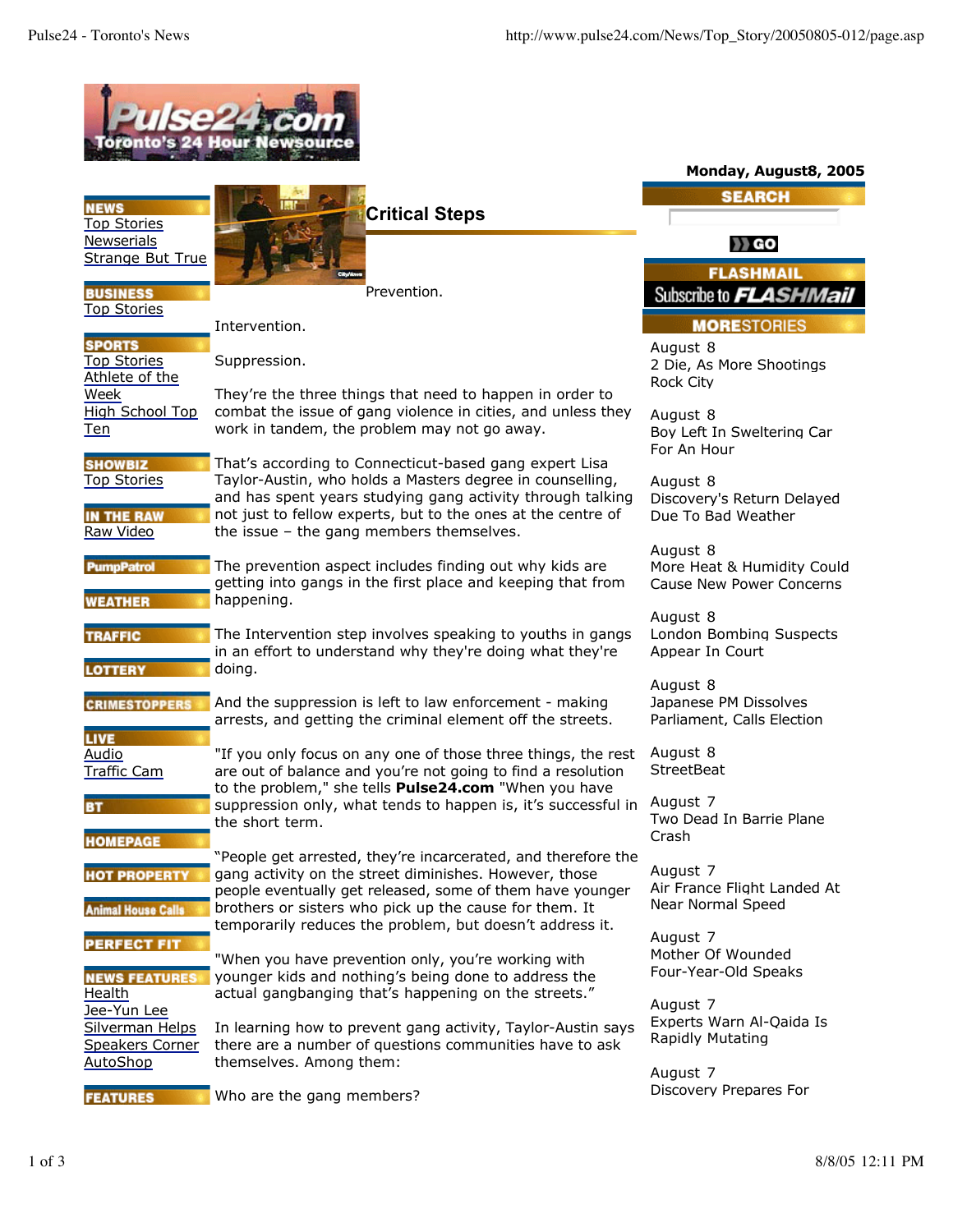| <u>ET</u><br>Space<br>Movie Television<br>Bravo!<br><b>Starty</b> | If they're mostly youths, why are they choosing to join?<br>Are there other options available to them, like jobs for<br>example?                                                                                                                                                                                                                                                                                                                                                                                                    | Journey<br>August<br>Russian<br><b>Rescue</b> |
|-------------------------------------------------------------------|-------------------------------------------------------------------------------------------------------------------------------------------------------------------------------------------------------------------------------------------------------------------------------------------------------------------------------------------------------------------------------------------------------------------------------------------------------------------------------------------------------------------------------------|-----------------------------------------------|
| <b>SCHEDULE</b><br><b>ABOUT US</b>                                | Are they joining because it's a socially-acceptable thing to<br>do in their neighbourhood, or is it due to more personal<br>reasons, like problems at home?                                                                                                                                                                                                                                                                                                                                                                         | August<br>Netanya<br>Gaza W                   |
| <b>BIOS</b><br><b>CONTACTS</b>                                    | When the answers to those questions are determined,<br>Taylor-Austin says everyone from the affected communities<br>should come together to help solve the problem.                                                                                                                                                                                                                                                                                                                                                                 | August<br>Afghan<br>Surgery<br>Life           |
| <b>COMMUNITY</b><br><b>EMAIL</b><br>Windows                       | The issue of fear is a real one, she concedes, but one that<br>can be overcome.<br>"People in the neighbourhood have that fear because their<br>perception, whether it's accurate or inaccurate, is that the<br>gang members have more control of the neighbourhood<br>than authorities do," she maintains. "What should happen<br>is that people in an authority position, a mayor, community<br>activist, or church spokesperson, should meet with the<br>community to find out what their ideas are. We need to<br>listen more." |                                               |
|                                                                   |                                                                                                                                                                                                                                                                                                                                                                                                                                                                                                                                     |                                               |
|                                                                   | "Most of the youths I've counselled wished their lives were<br>different, and they don't know how to get from point A to<br>point B," she says. "They want to change their lives, but<br>they don't know how. For many of them, their situation is<br>contributing to why they're gang-involved. It might be<br>family dysfunction, it might be the neighbourhood they live                                                                                                                                                         |                                               |
|                                                                   | in."<br>The failure to communicate, she feels, leads to a rift<br>between authorities and the people involved.                                                                                                                                                                                                                                                                                                                                                                                                                      | August<br>Discove<br>Space S                  |
|                                                                   | "I think (gang members) would be more amenable to<br>talking if law enforcement was not there, but it doesn't have<br>to be that difficult," she concludes.                                                                                                                                                                                                                                                                                                                                                                         | August<br>Help Or<br>Strande                  |
|                                                                   | "They're left out of the solution, and I don't know why that<br>is. I think part of it is a fear some professionals have of<br>involving them in the process. That's a big piece of it.                                                                                                                                                                                                                                                                                                                                             | August<br>Tunisiar<br>Sicilian                |
|                                                                   | "In counselling kids who are gang members, it seems they<br>really like and enjoy being part of a group, but for the most<br>part they don't enjoy the gangbanging and the fighting<br>that comes out of it."                                                                                                                                                                                                                                                                                                                       | August<br><b>StreetB</b>                      |
|                                                                   | Some cities, including Chicago and Los Angeles, have held<br>gang summits, which Taylor-Austin also recommends.                                                                                                                                                                                                                                                                                                                                                                                                                     |                                               |

She says either a community forum can bring in speakers to discuss the problem, or the summit can be a place for

y Back To Earth

 $\overline{7}$ Submarine Crew Rescued

 $\overline{7}$ ahu Resigns Over /ithdrawal

 $\overline{7}$ Boy Who Had y In T.O. Clinging To

 $\overline{7}$ Iash Pad Locations

 $\overline{7}$ Seat

 $6 \overline{6}$ led By Gunfire As Of Violence Continues

6 Safety Features Failed **Irance Crash** 

6 **Safety Areas Will** e Mandatory

6 ma Marks 60th sary Of A-Bomb

6 ery Separates From Station

 $6$ n The Way For ed Russian Sub

 $6 \overline{6}$ n Airliner Crashes Off Coast

 $6 \overline{6}$ Seat



**LIVEAUDIO**